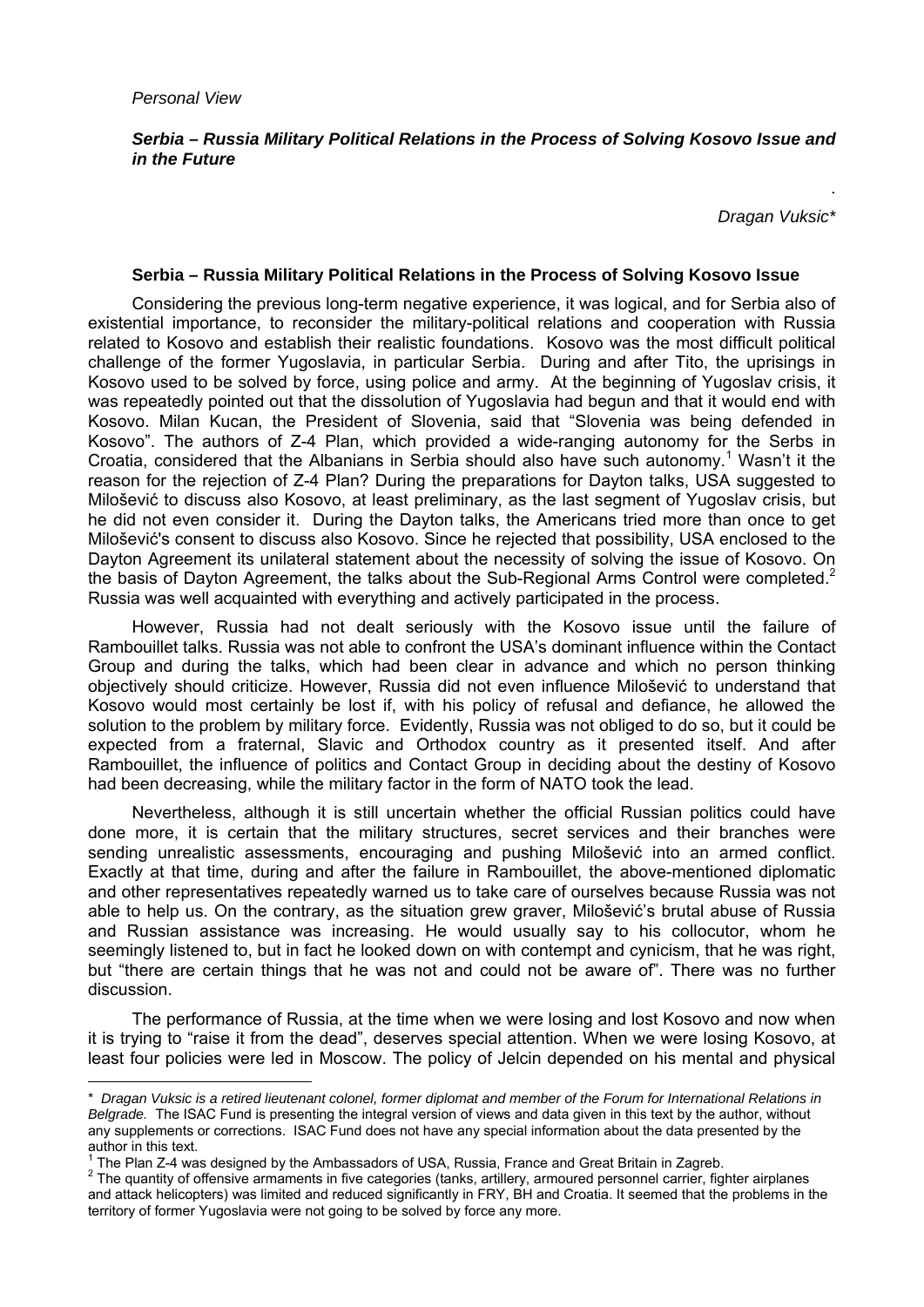state. However, Jelcin said on time that Russia would not enter into a conflict with NATO, because its security in Kosovo was not threatened. The second policy was led by the Ministry of Foreign Affairs. Crucified between Jelcin, Duma, Ministry of Defence and others, the Ministry of Foreign Affairs was abstained, but they warned us clearly enough to accept the reality and to avoid the conflict with the West and NATO. The third policy was led by the Ministry of Defence, more precisely certain generals, who were threatening NATO in "a good mood" and promising assistance, although they were more aware than the others that it was not going to happen. The most influential policy was the one led by the "others": intelligence and security services, their exponents and intermediaries as well as some official representatives in Moscow and Belgrade.

It is hard to say whether we are ever going to find out at least a part of the truth about their "intrigue". Without that knowledge, we are not able to explain the lies and deceptions for which Serbia and its citizens paid the bloody price. Here are three examples. Before the beginning of airstrikes the Air Force and Air Defence estimated that we were going to knock down 80 NATO aircraft. NATO would not be able to bear such loss and would stop the bombing. D. Ojdanic, Chief of the General Staff of the Yugoslav Army, in his interview on TV Politika on April 28, 1999 said that by then we had knocked down 46 NATO airplanes. Everything is clear if we know that by the end of air-strikes only two airplanes were knocked down. Who and why "served" to Milošević the deceit that NATO was going to enter Kosovo with land forces and due to causalities they would have to cease the aggression? $3$ 

At the meeting of the Yugoslav Army General Staff collegium held in January 1999, it was also clearly said that Russia was not going to war for us. General Aleksandar Dimitrijević, Head of Security Directorate, said: "They are wondering how Russia has changed its attitude. According to our data, on the occasion of Albright's visit to Moscow, in the conversations with Primakov, the Russian debt in the amount of 380 billion US dollars was reprogrammed for the following twenty years. I guess we are all smart enough to understand what it means for Russia…" It should be pointed out that this was said by the Head of Security Service and not the Intelligence Service.<sup>4</sup>

The Minister of Foreign Affairs Živadin Jovanović said the following in his conversation with Ambassador B. Jovanović about the conduct of Russia before and during the Kumanovo talks: "But Russia is writing yet another dark page of its history by such attitude towards Serbian interests. It is a very dark, obscure and black page. They have forgotten that practically two and a half month…our people have been killed by the enemy. And Russia has been cooperating in the justification of that murder through such Resolution. Boro, we are in trouble."<sup>5</sup> Zivadin Jovanović, who says for himself that he strayed into diplomacy, for the nature of his work must have been aware of the truth and the real situation, but he remained silent.

Russia damaged itself, and Serbia even more, when it designed a "big scam" with Milosević and the Army. Without NATO's knowledge, the Russians transferred one part of their SFOR contingent from BH to Kosovo and occupied the airport *Slatina* near Pristina. NATO was surprised and stunned. The NATO commander, General Wesley Clark ordered to the KFOR commander, General Michael Jackson to drive them out, which he refused, fortunately. The relations with Russia in preparing that, not very successful operation and the world in which Milosević lived are illustrated by his anger at the Minister of Defence, Marshal Igor Dimitrievich Sergeyev, for not having made a decision yet: "Shame on him, shame on him", and then: "And we are going to say what the Russian are, shame on them, they are embarrassing themselves on a daily basis"<sup>6</sup>. Milosević got angry with the Russians even because they were requesting permission for flying over Hungary and Bulgaria, for the purpose of bringing fresh airdrop forces from Russia. "Why

 $\overline{a}$ 

 $^3$  Since before the air-strikes I was a military attaché in the FR Germany and the Netherlands, I was told on several occasions that there was not going to be any land operation. Before my return, after the severance of diplomatic relations, I obtained it in writing. I still keep that piece of paper. The German General confirmed to me, as a Consul General in Frankfurt, that the buildings of the Ministry of Defence and Army Headquarters were rocketed immediately after Ojdanic's lies. He said: "Not even a spokesperson is allowed to lie that much, let alone the Chief of the General Staff."

<sup>4</sup> Military Secret, I volume, page 11, Helsinki Committee for Human Rights in Serbia, Belgrade 2004. 5

 $<sup>5</sup>$  Idem, page 73.</sup>

 $<sup>6</sup>$  Idem, page 84 and 92.</sup>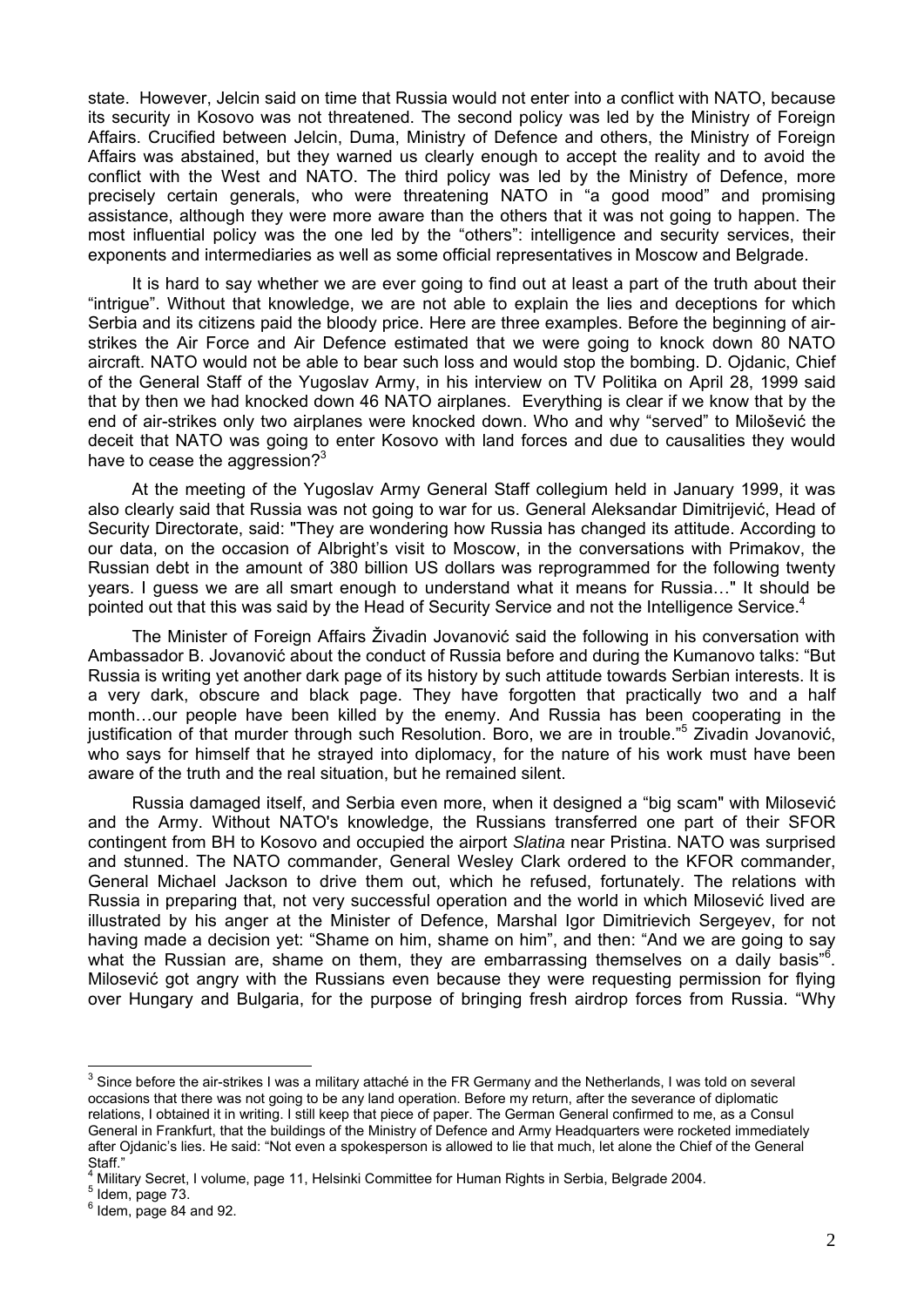aren't they flying, what do they care whether they are given the permission or not? The Bulgarians are supposed to shoot them?"

In the eyes of the West and NATO one again we turned out to be frauds, only this time in a duet. The Russians were not able to deploy their forces because they had been prevented by the Albanians. The relations with KFOR had been tensed. They also had causalities, and the only Duma thing could do was to conclude "that the cost of presence significantly exceeds the political interest" and to withdraw. The immediate military presence of Russia in the Balkans ceased and its military influence became marginal and limited to military-technical relations concerning the repair and maintenance of Russian military equipment and armament.

Russia did not know which policy to lead even after the Kosovo tragedy to which it contributed. Upon having returned from Moscow, the Chief of Intelligence Directorate of the Yugoslav Army General Staff, said at the collegium meeting of the Yugoslav Army and the Ministry of Interior, in April 2000: "I was received by the Chief of General Staff and other high-ranking military leaders; we have their absolute support, they support our regime, Army, police. All of them there know that Vuk (Drasković – author's remark) is a drug addict, that he is lot of other things..."<sup>8</sup>. It is obvious that the Intelligence Directorate was not dealing with the affairs and tasks it was supposed to deal with and that the defence of regime was its primary assignment. However, the Intelligence Directorate would not have been able to act that way if the Russian military leadership had taken care not to interfere into Serbian internal political relations in a very dramatic moment.

The Russian Minister of Defence I. Sergeyev visited Belgrade and Kosovo on the head of a numerous delegation on December 23<sup>rd</sup> and 24<sup>th</sup>, 1999. S. Milošević received the delegation pompously; a glamorous dinner was served and all the members of delegation were awarded the highest honours. Marshal Sergeyev severely condemned KFOR, and he got a large publicity in the regime media. The German General Klaus Reinhardt, KFOR Commander, expected to have a "hot conversation" with the Russians the following day. However, as soon as he said that he was satisfied with the performance of Russian contingent, Lieutenant-General Gennady Shpak, Commander of Airdrop Forces, embraced him. On the departure, Marshal Sergeyev thanked KFOR and said that he would not withdraw the Russian contingent. General Reinhardt wrote down: "Marshal Sergeyev's cordial comments, after the yesterday's thunder in Belgrade, speak for themselves."<sup>9</sup>

Marshal Sergeyev surprised the public a great deal also in June 2000. In Brussels, on the occasion of visiting the NATO Headquarters, he said that "There is no alternative for Slobodan Milošević at the Serbian political stage". Was it the position of official Moscow? Even if it was, the Minister of Defence was not supposed to say that, under any circumstances, neither in Moscow, let alone in the NATO Headquarters, with whom Russia had established the relations a long time ago, both bilaterally and through the Partnership for Peace.

It is also hard to understand why the Russians received the then Chief of the General Staff of Yugoslav Army Nebojsa Pavković, in April 2001, who had been kept in that position by Vojislav Kostunica, contrary to everybody's expectations. Only those well acquainted with the situation knew that Pavković did not have an adequate treatment in Moscow. It was important to him to be received by the Russians and to announce it.

The contradiction in the Russia-Serbia relations concerning Kosovo emerged also through the understanding of alliance and political interest. According to some people, since the beginning Russia has been and still is our ally. At the same time, the opponents (non-allies) are USA, EU and NATO. If the "alliance means the relationship between the two or among more states based on the treaty that defines their mutual permanent or time-limited obligations", Serbia is not in any relation of alliance with Russia, unless the Milošević's alliance with Russia and Belarus related to the establishment of confederation is reincarnated. At the same time, exactly USA, EU and NATO are our allies on the basis of membership in the NATO programme Partnership for Peace. Having in mind that the political interest involves "certain attitude towards someone or something with the aim of achieving own interest or gain", the author wrote: "If the interest of Russia is to defend

 $\overline{a}$ 

<sup>7</sup> Idem, page 98.

 $<sup>8</sup>$  Idem, page 180.</sup>

<sup>&</sup>lt;sup>9</sup> General Klaus Reinhadrt, "KFOR - Streitkräfte für Frieden", p. 291, Frankfurt am Main, second edition, February 2002.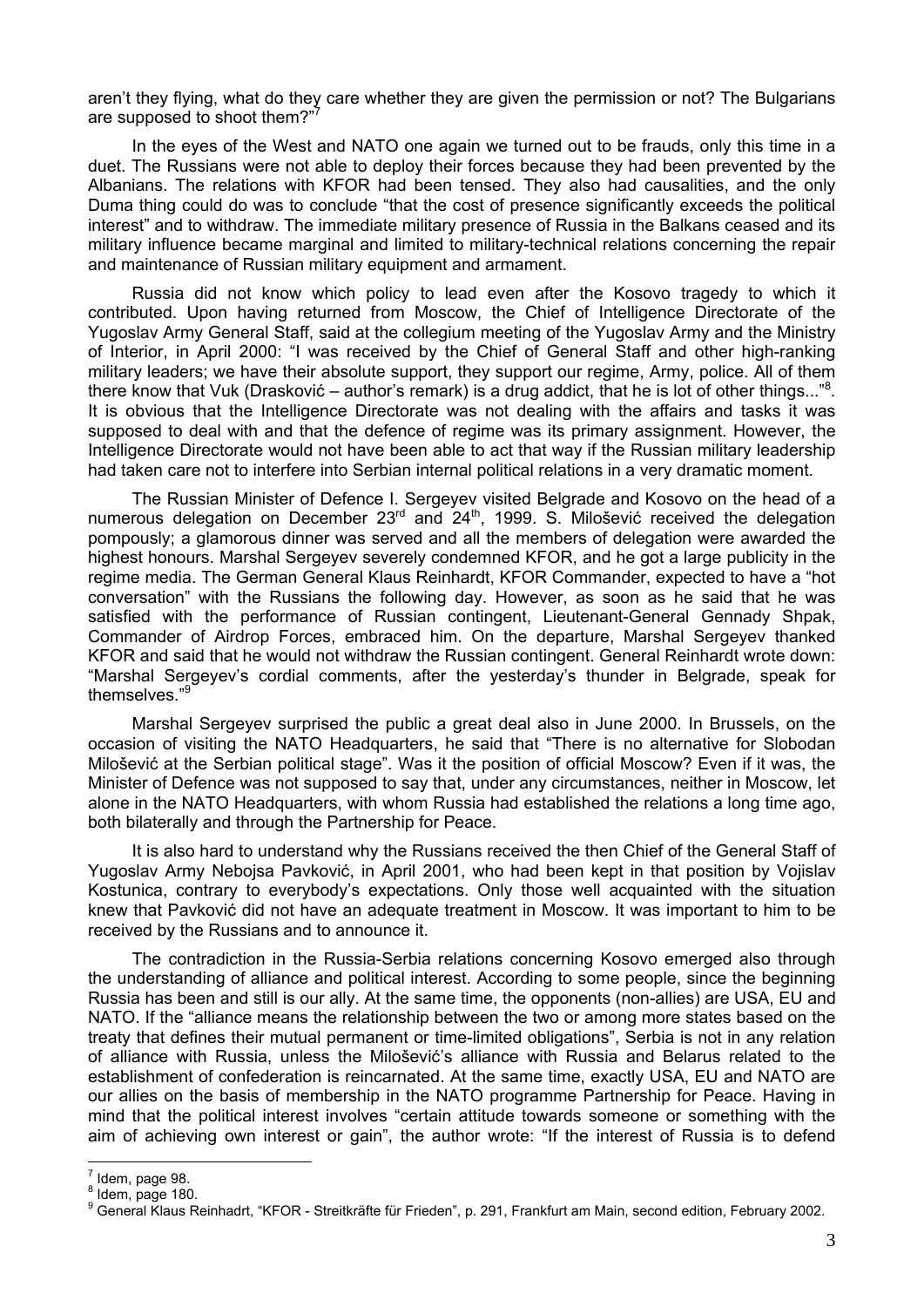international law, it is fine, but if it does not succeed in defending Kosovo, it will be only to our detriment. It will become clear that we were not allies, and that our political interests were different. If the goal of Russia is to, if Kosovo becomes independent, request the recognition of independence of Ossetia, Abkhazia and Pridnjestrovlje, in that case it was a brutal political Machiavellism and abuse of "Kosovo sufferance" with the aim of achieving own interests."<sup>10</sup>

Today it is clear that it was exactly what happened. I repeat, we cannot reproach Russia for using Kosovo in order to solve the problems of South Ossetia and Abkhazia. As a matter of fact, President V. Putin was clearly warning the West that they would be responsible for what was going to happen as a consequence of their policy concerning Kosovo. However, we do have to refer to Russia an ethical objection. Russia has abused a small Serbia – fraternal, Slavic and Orthodox. After that, Russia has been appearing less frequently in relation to Kosovo. But there is no love and altruism in politics. There are only interests.

It is evident that it would have been better if Russia had not supported and protected us – the way it used to do until the fall of Milošević. Nevertheless, things have not changed significantly even after that. The individuals, who were active at that time, are still influential today; only they are on higher academic and scientific positions. They mention the past only incidentally, focusing on the "defence of Kosovo".

Leonid Ivashov, the former Lieutenant-General and Chief of Directorate for International Military Cooperation, presently the President of Russian Academy for Geopolitical Issues, has even sharper rhetoric today. According to him, the "NATO-fascists" are to be blamed for all of it, for a long-lasting Yugoslav drama and Kosovo. *Since no country can conquer NATO-fascists alone, it is a high time for gathering of those who don't want to be run over by the boot from Washington. The former Russian Minister of Foreign Affairs Andrey Koziyrev "betrayed" Serbs and Russia, Viktor Chernomyrdin "sold himself out" to Americans. Serbs are facing a persistent and long battle until Europe recognizes that it has entered into its own historical and geopolitical trap because it has been dull, fearful and apathetic. The brothers Serbs should preserve their spirit, pride and hope because Russia has already been strengthening, Belarus stands on guard, the Bulgarians are beginning to see clearly and it seems that USA will be stopped after all. The Catholics have once again helped in seizing the Orthodox centre in Constantinople. Losing Kosovo is for Serbs equal to taking their hearts out because for them, it means taking away the centre of their Orthodox-Slavic spirit*. 11

Konstantin Nikiforov, the Director of Balkan Studies Institute of the Russian Academy of Science, believes that there will be more wars in the Balkans for the land of ancestors and that the West, which is now giving the Albanians the country as a gift, must be aware of that, and adds: "Bearing in mind that the present Serbian leadership said that they did not want to go to the war for Kosovo, only hot heads can think that Russia should go to the war for the preservation of Serbian territory."12

Jelena Guskova, the Director of Contemporary Balkan Crisis Studies Centre of the Russian Academy of Science says: "If the Serbian leadership wants to win the battle for Kosovo, it has to be united again, because as long as the Serbian leaders were united, the Americans did not succeed in creating an independent Kosovo without resistance". Guskova also considers that the Kosovo battle is ongoing and that Russia will not yield. She also establishes that the Serbian leadership has already stated that they did not want to fight in the war. She also regrets the frictions among Serbs and the lack of solidarity among Slavs, which is the result of a good "work" of powerful persons in the world and our lenience. Serbs could be scattered worldwide like Jews. Serbs are the only people in the world that stood up against violence and lawlessness and the attempt of ruling from one centre. Serbia has been defending the borders of Orthodoxy and Slavism for 17 years, providing the opportunity to a slow bear, which is Russia, to become aware of its role, tasks and capabilities.<sup>13</sup>

 $\overline{a}$ <sup>10</sup> The author wrote several articles in the newspaper Danas about the role of Russia in "defending" Kosovo.<br><sup>11</sup> Interview for *Vecernje novosti*, 24 February 2008<br><sup>12</sup> Interview for *Vecernje novosti*, 20 February 2008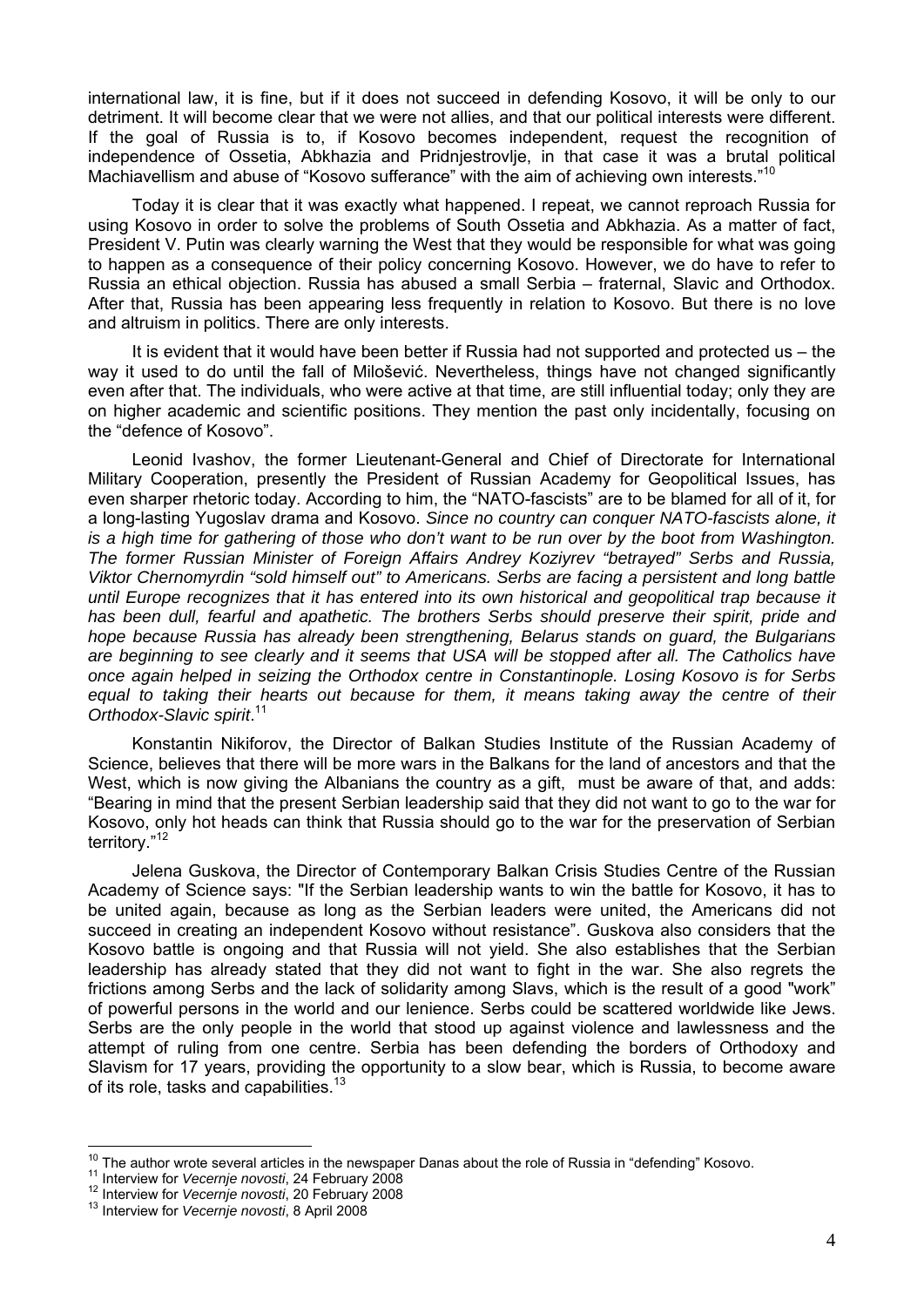It is obvious that the views of the leading people in Russian Academy of Science have nothing in common with science and *do not* contribute to good reputation of that institution, of Russia and particularly of Serbia. It is a primitive cheap politics and the reflection of personal frustrations. The particularly dangerous remark is that the Serbian leadership has given up the war for Kosovo in advance. The question emerges: in whose name do the mentioned gentlemen/ladies and scientists speak?

A few words of common sense and encouragement came from Moscow as well. Minister Sergey Lavrov supported the signing of Agreement of Stabilization and Accession of Serbia to EU; he pointed out that Serbia should not be treated as a battle field between Russia and the West and highlighted the importance of strategic partnership between Russia and EU, based of equality and respect of interests.

It would be good if the Russian policy and attitude towards Serbia could became more realistic and sober and if such policy could be implemented and announced by the competent department and minister. That would narrow the space for the actions of groups and individuals, both in Belgrade and in Moscow, who prefer the relations between the two counties based on Orthodoxy, Slavism and fraternity (hopefully not of arms).<sup>14</sup>

## **Conclusion and future of military-political relations between Serbia and Russia**

If we exclude the indirect connection of Kosovo with the moment and mode in which Russia solved the issue of Abkhazia and South Ossetia, Russia has not benefited from being engaged in the Yugoslav crisis, particularly not on the Serbian side. On the contrary, it used its forces and resources, and it lost the battle for military presence and influence in the Balkans, even in Serbia itself. As regards Serbia, it should not have negative consequences neither to internal situation and relations nor to its relations with the neighbouring countries, USA, EU and NATO.

It is important for the both countries that the line of military-political confrontation of USA and NATO and Russia was moved to the East, that is - to the Russian borders as a result of the accession of former Warsaw Treaty members to NATO. Russia not only has the least militarypolitical presence ever in the region, but it is also physically separated from Serbia by the states that are NATO members. As a consequence of those and other civilizational changes, the role and importance of a military factor have been essentially decreased in general, in particular in Europe and the Balkans, in the internal and international relations. The military forces in some countries have been substantially reduced, and their importance has become secondary.

The consequences for Serbia are permanent. Due to the engagement of Russia, as an unequal partner, Serbia was an object in the contradictory relations of big powers. Its political and military leadership was abusing Russia, which also influenced the internal relations in Serbia in respect to supporting radical and anti-European oriented parties and forces. Owing to the Russian support, particularly its direct military engagement and "defence" of Kosovo, today we are farther not only from the NATO membership, but also from the EU, and even from objectively lost Kosovo. Russia has not participated in or influenced in any way the actual reform of army and defencesecurity system in Serbia.

The military-political relations between Russia and Serbia are not a dominant factor any more in the overall relations between the two countries. On the contrary, they are objectively secondary in relation to the fields of politics and economy - especially energy, and probably some other areas in the future. It is good and it should be in the interest of both Serbia and Russia.

Therefore, it is not realistic to expect that in the following period, as regards Serbia, there will be a real need for the strengthening of military-political relations with Russia. I do not see the reasons for which the military relations with Serbia could have a special importance for Russia in the foreseeable future, without being detrimental for Serbia and its Euro-Atlantic integrations.

The first problem that should be solved in the overall relations between Russia and Serbia, and which also could have a special importance for military relations, is whether the equal

 $\overline{1}$ 

<sup>14</sup> *Danas*, 20 May 2008